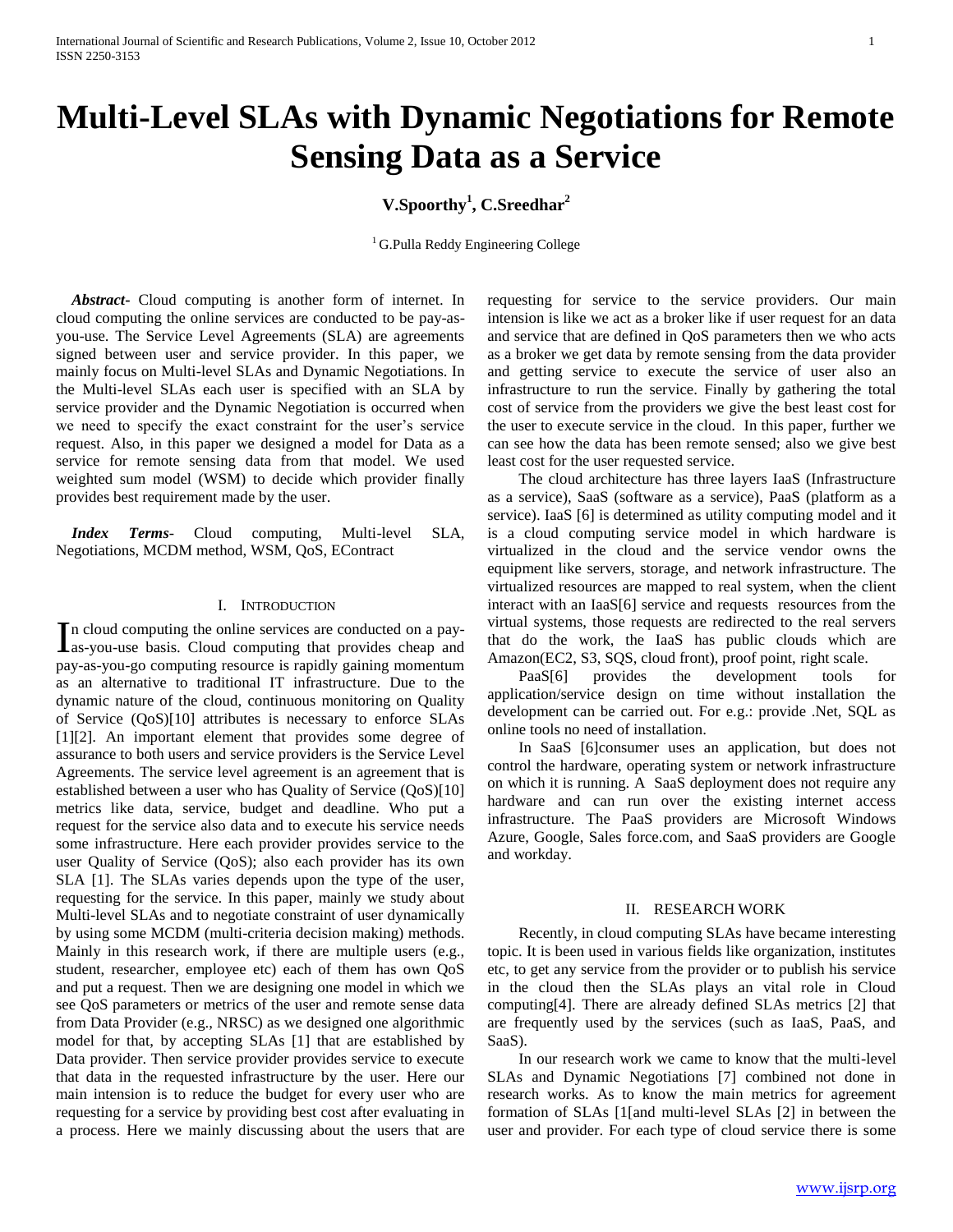SLA parameters include: availability, scalability, a clear method for cost calculation, the configuration of service, and security and privacy. A basic architecture for developing the service level agreement contract between service consumers and other parties such as service providers and external agents. The effective service level agreement is the key to ensure that a service provider delivers the agreed terms of services to the cloud consumer. In cloud computing, cloud consumers with clear definition of SLA parameters and flexible negotiation methods can increase the reliability and trust level of Cloud providercloud consumer relationship. After the SLA metrics for service provider has been defined then we need to construct one model for remote sensing data from that model. So we used NRSC data price model to get the data in one place. It is private one so NRSC has its own SLA metrics and SLAs for all users. There may be number of data providers from all that providers we choose NRSC [11] data price model which provides data to remote sense data from that. Again we need to get provider for service to execute the data in particular infrastructure. So, here mainly we act as a broker in between the various users and service providers, our main aim is to get the best least cost for the user request for service from service providers. We discovered on model that is mainly used to get best provider for user request i.e., the MCDM (Multi-criteria Decision making) methods [8] which comes under the direct negotiation under negotiation strategies. Our model consists of multi-level SLAs for multiple users and dynamic negotiation is used for reducing cost of service to user service. We need to develop table for each provider (data, service, and infrastructure) to confirm which provider is best for user service request. The service provider and infrastructure provider are linked up internally but in between each has its own SLAs, like if service provider wants to run its service in the infrastructure( like to compute, to storage etc) infrastructure provider has its own SLAs , if the service provider accepts that SLAs then it has to pay some amount for executing its service. Now in our model we who act as an broker in between users and the service providers we get costs from all providers for the user requested service after that we compare costs of all providers to choose the least best cost to reach/ to satisfy the user request by using WSM (weighted sum model) which is used to define the particular provider who can reach the QoS parameters [10] (like data, service, budget and deadline) of the user. The data provider( NRSC) has its own SLAs and it can make its own SLA metrics[3] in matrix , but in the case of the service providers and the infrastructure provider it has to use the SLA metrics that are proposed like which are frequently used metrics. Finally after the negotiation is done dynamically by the broker (we) in between all providers we can give the best least cost for the user who request service by giving some QoS parameters to the broker (we). Finally an EContract [3] is signed between the user and the providers by agreeing to some SLAs

# III. RELATED WORK

 Recently, much of growing interest has been pursued in the context of Multi-level SLAs [1]-[2] and Dynamic Negotiations [3]-[4]-[7]-[8]

 While researching about SLAs role in cloud computing, we came to know that there are several types of SLAs present in cloud computing for providing agreement between users and service providers. In Multi-Level SLAs [2], the SLA is split into the different levels, each addressing different set of customers for the same services in the same SLA. We focused on Multi-level SLA as it is new one and comes near to our work. For the providers in cloud there are some metrics which are defined and are used frequently in work The SLA metrics[3] for IaaS: cpu capacity, memory size, boot time, storage, scale up, scale down, scale up time, scale down time, auto scaling, max number can be configured on physical server, availability and response time. SLA metrics[3] for PaaS: integration, scalability, pay as you go billing, environments of deployment, servers, browsers, number of developers The SLA metrics[3] for SaaS: reliability, usability, scalability, availability and customizability. When we come to the negotiation strategies, there are some possible negotiations strategies like the direct negotiation in which the user directly request for service to the provider without any mediators and in this the Multi-Criteria Decision Making methods from that we use one model like Weighted Sum Model to get the particular provider for user request. Finally an EContract [4] is established between the user and the provider.

#### IV. PROBLEM STATEMENT AND GOAL

 Our main work is to get a model which will dynamically provide the minimum cost for the user who requested service by providing some QoS parameters [10] (like data, application, budget and deadline). For this we have no model yet to decide which provider give best requirement for the user QoS. Also both Multi-Level SLAs[3] and negotiations [8] are not dynamically constructed because some providers like AMAZON WEB SERVICES have their own SLAs it is not possible to get minimum cost for the budget of user. So, we designed one model. Here we have two types of giving minimum cost and time to the user like:

- By requesting providers to provide their SLAs and cost for the service. Finally we receive many ways to select which one is best for the user request
- Another way is like we request for service for providers, as we use dynamic model we get required provider cost and total cost within deadline for the user request

 Now we developed model for NRSC [11] data price model for remote sensing data like data provider which has its own SLAs and algorithmic design for that model. Still we need to construct algorithm for each provider by using WSM [8] (weighted Sum Model) method. We are just using method for getting required budget and deadline requested by user in QoS parameters. So, we need to design dynamic model in between multiple users and multiple providers for getting MSLAs [2] with dynamic negotiations for the user request.

#### V. SYSTEM DESIGN

 There are many data providers in cloud computing, from that we designed model for one of the data provider i.e. NRSC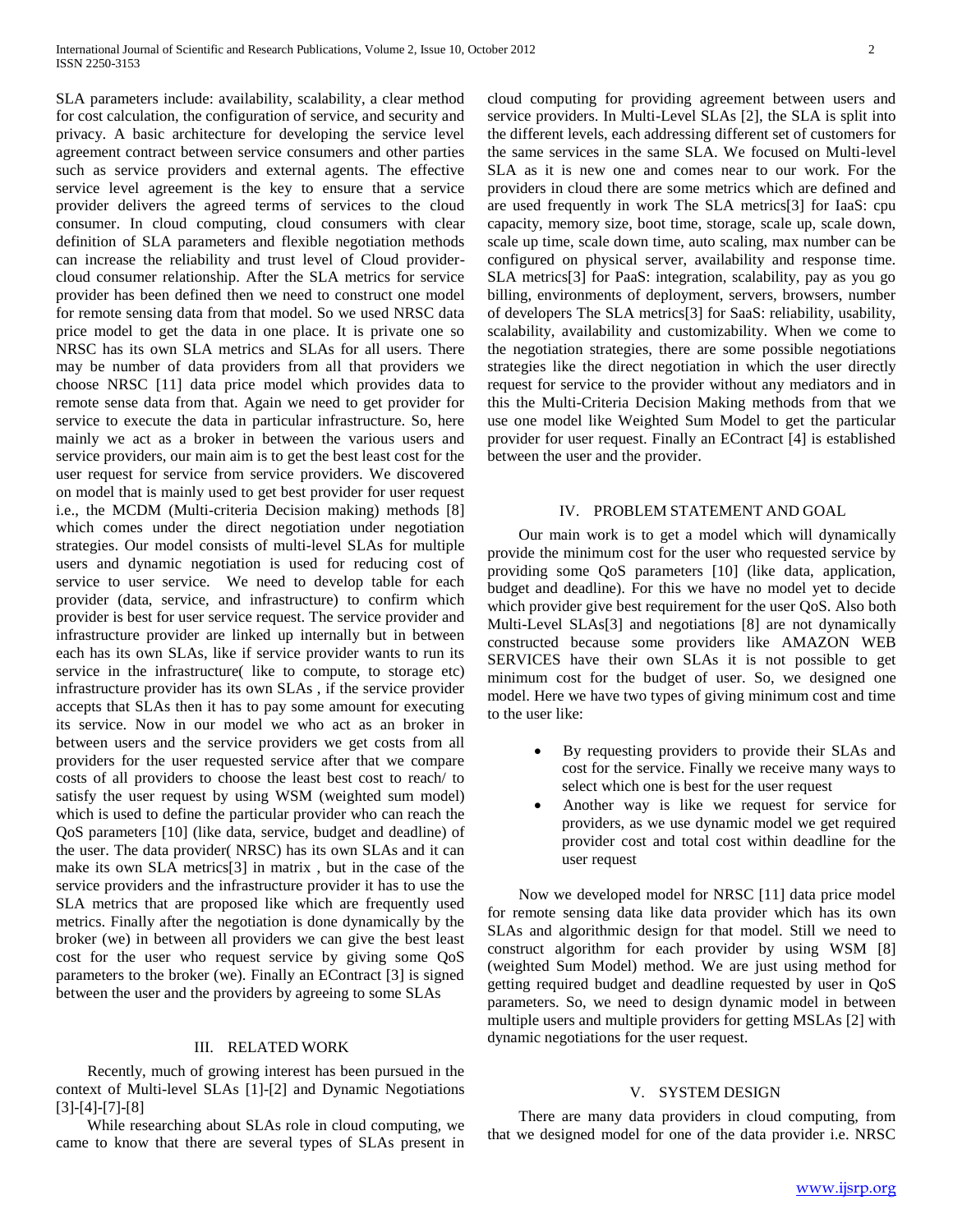[11] provider by taking its data price list as base to get data to execute in one of service provider which internally request for infrastructure to run the service



**Fig.1 NRSC Data Price List**

*A. Algorithmic Design*

# **Data provider**:

Resolution types,  $P = (H, M, L)$ H= high resolution M= medium resolution L= low resolution Data provider, D= (p<sub>i</sub>, Sc, C)  $p_i$ = ith product type (i=1, it is high resolution), Sc= scale at accuracy C= price per scene  $p_i = \{ s_i, t_j, r_k, tp_l \}$ S= set of satellite-ids  $s_i$ = ith satellite type  $s_i \in S$ S= {cartosat-2, cartosat-1, IRS-P6, IRS-1C/1D, IRS-P6, oceansat-1, N  $OAA$ T= set of sensors  $t_i$ = jth sensor type  $t_i \in T$ T= {PAN, PAN-A/F, LISS-4, PAN, LISS-III, AWIFS, OCM, AVHRR} R= set of resolutions  $r_k$ = kth resolution type  $r_k \in R$ R={1m, 2.5m, 5x, 5m, 24m, 56m, 360m, 1km} TP= set of type of service  $tp_1$ = lth type of service tp<sub>l</sub>  $\in$  T TP={ system corrected geo-referenced mono, ortho-kit with RPC AOI, geo

reference mono, stereo ortho kit, ortho corrected, standard, precesion geo coded, standard full scene, precision geo coded, standard full scene, standard quadrant, full scene, 18 degree latitude } Scale, Sc={ 25,000 , 50,000 , 25,000 , 50,000 , 25,000 , 2,50,000 } Price, C= {6,500, 8,000, 12,000, 6,000, 7,000, 6,000,

7,000}

Finally,

$$
D=(\{s_i, t_j, r_k, tp_l\}, Sc, C)
$$

# **Service provider**:

Service provider,  $Sp = (s_n)$  $s_n$  = nth service name  $s_n \in TPs$ TPs= {system corrected geo reference mono (9.6km×9.6km)……) TPs= { $(s_n, Sp_i, Cs_j, {IP}) ...$ } Cs= cost for service provided by service provider IP= infrastructure provider

# **Infrastructure provider:**

Infrastructure provider,  $Ip = (O, R, P, A)$ Cost, C=  $(o_i, r_j, p_n, a_m)$ Where, O= operating system  $o_i$ = ith operating system  $o_i \in O$ O= {windows XP, windows7, windows vista, LINUX…} R= RAM  $r_i$ = jth RAM  $r_i \in R$ R= {512Mb, 500Mb, 1 GB, 2 GB …} P= processors  $p_n$ = nth processor  $p_n \in P$  $P = \{2, 4, 6, 9...\}$ A=architecture  $a_m$ = mth architecture  $a_m \in A$  $A = \{INTEL, AMD....\}$ 

# **E-contract**:

e-contract<sub>iDJN</sub>= (tu<sub>i</sub>, {s}, {D<sub>d</sub>,S<sub>j</sub>,I<sub>n</sub>}, SLA<sub>idjn</sub>) Where, tu<sub>i</sub>= type of user (like i=1 is public user, i=2 is private user…) s= service requested by user 'i'  $D_d$ = dth data provider, where Dd  $\epsilon$  D  $S_i$ = jth service provider, where  $S_i \in Sp$  $I_n$ = nth infrastructure provider, where In  $\epsilon$  Ip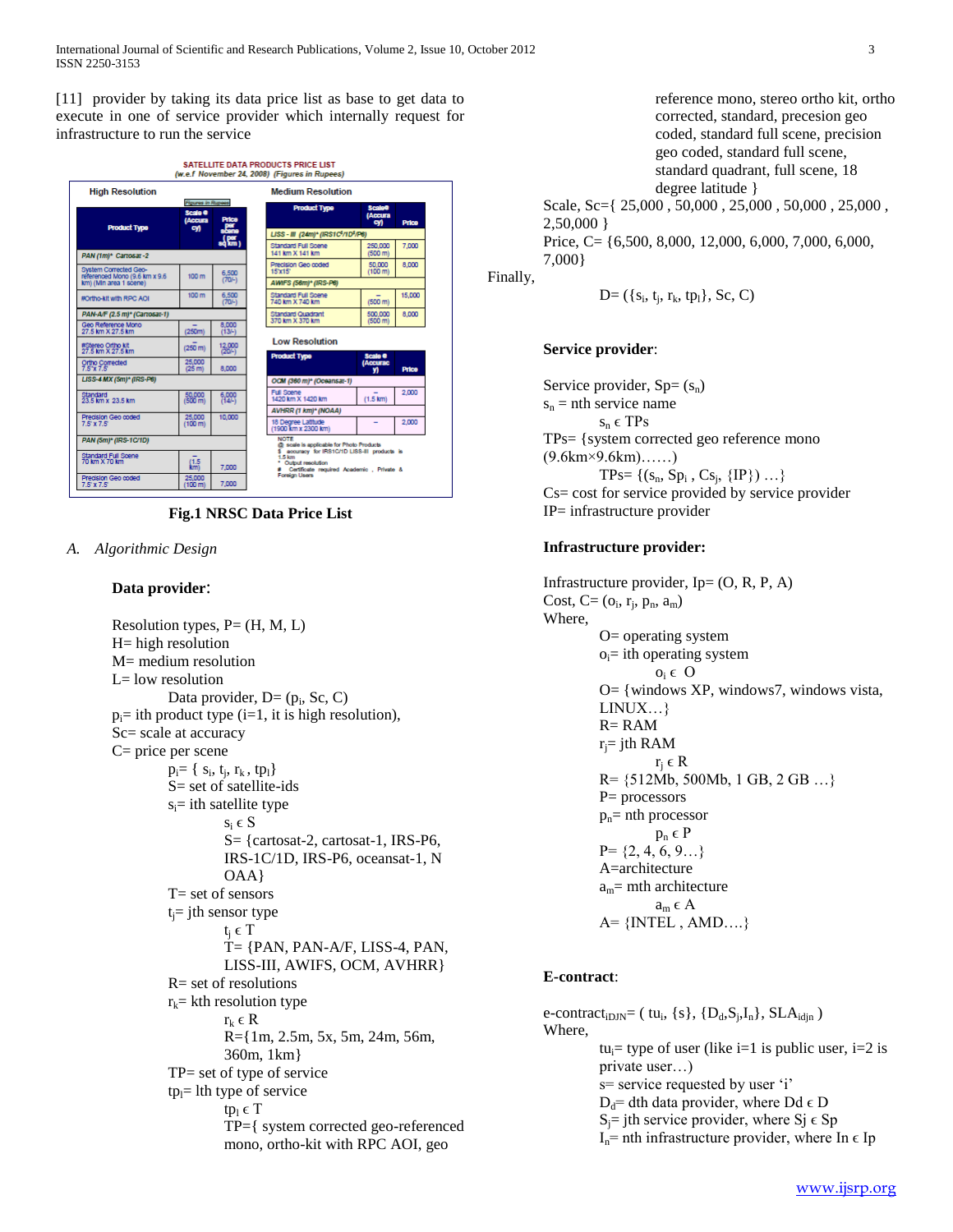$SLA_{\text{idin}} = SLA$  is established between ith user and dth data provider, jth service provider , nth infrastructure provider.

 In the above algorithm we can see various users such as academic, private and public users. We designed algorithmic design for data provider based on NRSC[11] data price list and also we assumed some parameters and designed algorithm for service provider and infrastructure provider

#### B. *Dynamic Model*

 In this we need to implement an dynamic model in which we get minimum cost in requested deadline of user for the service. Here each user is assigned with some particular SLAs this is called the Multi-Level SLA, also after the budget had been set and dynamic negotiations come to the picture like to provide the total cost which can reach the user budget by getting from providers. This can be done by using the MCDM[8] method which is one of approach of negotiation strategies also we use one of the method of MCDM i.e. the Weighted Sum Method(WSM)[8] , we construct table with matrix format for every provider, we take SLAs metrics that are commonly used by service providers (application provider and infrastructure provider). But these SLA metrics are only used by application and infrastructure provider not by data provider because it has its own private SLA metrics which only gives to us, but never publish publicly to all others. Then based on the algorithmic model we came to know that if the user requests for a service by providing its QoS to us (we acts as a broker), then we see who is the best providers that can reach all QoS parameters of user. As we studied that present WSM[8] is not completely implemented in our model only we take some portions for an idea how to assume an dynamic model for the MSLAs and negotiations in between the users and the providers. The main intension of using the MSLAs in our dynamic model is that, each provider is assigned with some SLAs to access the service from the provider, also each user has own QoS parameters[10] to request an service to provider. Mainly SLA only provides agreement between



**Fig. 2 Dynamic Model for MSLAs and Negotiations**

 A user and the provider but the MSLA is different from the SLA i.e. the SLAs are split in different types for the different users, each user is proposed with some SLA on the provider side by assuming them as SLA metrics. Where in the case of Dynamic Negotiations [6], if we get budget in some kind of list like user must select from the proposed list, so we go with dynamic way like we give exact cost in particular deadline for the user who requested for service. These are the two ways so we go with the second way like we provide exact cost in particular deadline by using WSM[8] method.

#### VI. CONCLUSION

 As we conclude that it is possible to give service for user by using dynamic model of Multi-level SLA [3] and negotiations [4]. We can get minimum cost to reach the user requested budget in QoS parameters [10]. In future work we need to build a dynamic model in the form of matrix form by giving all SLA metrics on one side and providers for that metrics. So that it is easy to pick best provider for the user request that are stated in QoS parameters [10].

#### **REFERENCES**

- [1] Service Level Agreement from Wikipedia, the free Encyclopedi[ahttp://en.wikipedia.org/wiki/Service level\\_agreement](http://en.wikipedia.org/wiki/Service%20level_agreement)
- [2] Pnankesh Patel, Ajith Ranabahu, Amit Sheth. Service Level Agreement in Cloud Computing
- [3] Mohammed Alhamad, Tharam Dillon, Elizabeth Chang. Conceptual Frame work for Cloud computing (2010)
- [4] Surya Nepal, John Zic. A Conflict Neighbouring Negotiation Algorithm for Resource Service in Dynamic Collaborations (2008)
- [5] Philipp Grandits, Gerald Margreiter, Andreas Juch and Mathias Ertl Tu Wein. https://er.tl/paper.pdf
- [6] Linlin Wu and Raj Kumar Buyya. Service Level Agreement (SLA) in Utility Computing Systems (Submitted on 14 Oct 2010)
- [7] Rafael Lopes Gomes, Edmundo Madeira. An Automatic SLA Negotiation Protocol for a Future Internet (submitted on 2011 conference)
- [8] E.Triantaphyllou, Multi-Criteria Decision Making Methods: A Comparative Study, P. M. Parlos, Ed. Dordrecht, Boston, London: Kluwer Academic Publishers, (2000)
- [9] Antoine Pichot, Phillip Wieder, Oliver Waldrich, Wolfgang Ziegler. Dynamic SLA-negotiation based on WS-Agreement (2010)
- [10] Praveen Ganghishetty, Rajeev Wankar .Quality of service (QoS) design in Clouds (2011)
- [11] [http://www.nrsc.gov.in/assets/pdf/Data\\_price.pdf](http://www.nrsc.gov.in/assets/pdf/Data_price.pdf)

#### **AUTHORS**

**First Author** –Miss. V.Spoorthy has completed B.Tech in Computer Science and Engineering from G.Pulla Reddy Engineering College in the year 2010; presently she is pursuing her M. Tech from G.Pulla Reddy Engineering College (Autonomous), Affiliated to JNTUA.,spoorthyv151@gmail.com **Second Author** – Mr. C.Sreedhar received B.E (Computer Science & Engineering) and M.E (Computer Science & Engineering) degree in 2000 and 2007, respectively. Presently pursuing Doctorate Degree (PhD) in Computer Science from Rayalaseema University, Kurnool and working as Associate Professor in Computer Science & Engineering Department in G.Pulla Reddy Engineering College, Kurnool. His research interest includes Wireless networks, Security, Routing Protocols. He has published in One International Journal.